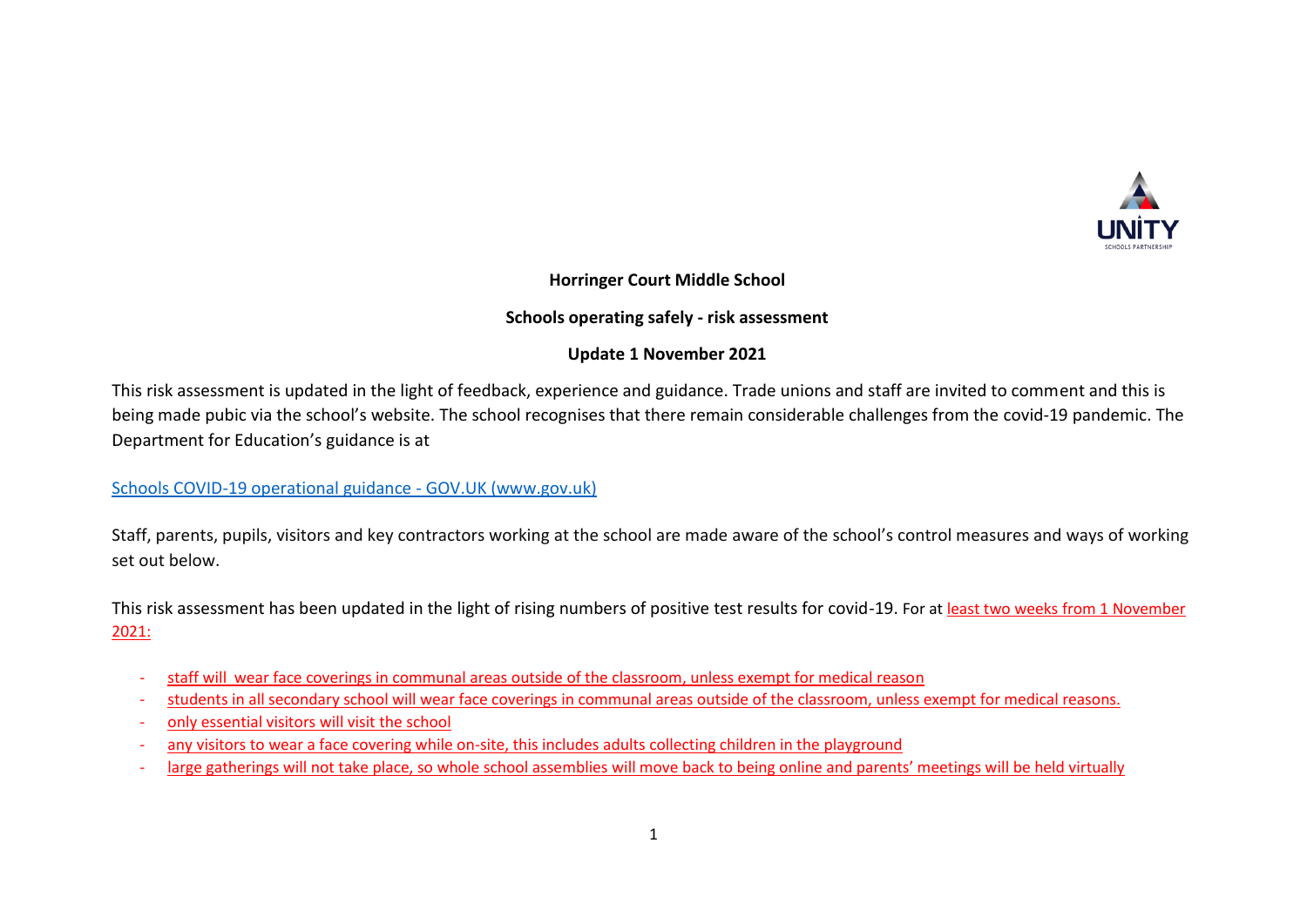Schools no longer carry out contact tracing with close contacts now being identified via NHS Test and Trace. Children under the age of 18 years old are not required to self-isolate if they are contacted by NHS Test and Trace as a close contact of a positive COVID-19 case - children will be contacted by NHS Test and Trace, informed they have been in close contact with a positive case and advised to take a PCR test.

Staff that have had two vaccinations and are contacted by track and trace as a close contact of a positive COVID-19 case are advised to have a PCR test but do not have to self-isolate

- - after school clubs/enrichment opportunities and wrap around care can resume but may be restricted if this continues.

#### **Control measures**

There are four key areas where more detail is provided below:

- 1. Ensure good hygiene for everyone.
- 2. Maintain appropriate cleaning regimes.
- 3. Keep occupied spaces well ventilated.
- 4. Follow public health advice on testing, self-isolation and managing confirmed cases of COVID-19.

#### *1. Ensure good hygiene for everyone*

- Hand hygiene Frequent and thorough hand cleaning should now be regular practice. We will continue to ensure that pupils clean their hands regularly. This can be done with soap and water or hand sanitiser
- Respiratory hygiene The 'catch it, bin it, kill it' approach continues to be very important (the e-Bug [COVID-19](https://e-bug.eu/eng_home.aspx?cc=eng&ss=1&t=Information%20about%20the%20Coronavirus) website contains free resources for you, including materials to encourage good hand and respiratory hygiene)
- Use of personal protective equipment (PPE) Most staff in schools will not require PPE beyond what they would normally need for their work. The guidance on the use of PPE in [education,](https://www.gov.uk/government/publications/safe-working-in-education-childcare-and-childrens-social-care) childcare and children's social care settings provides more information on the use of PPE for COVID-19.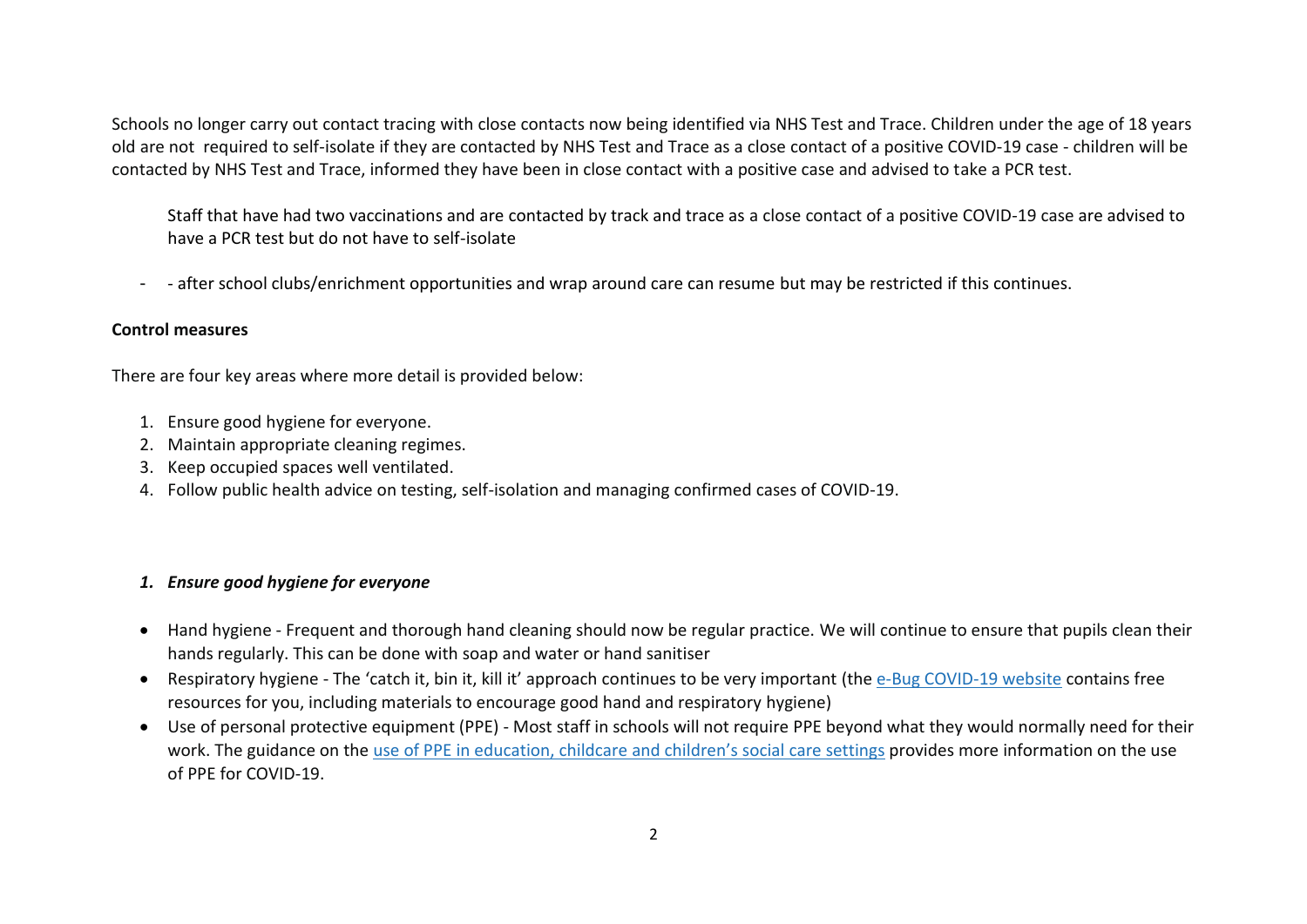## *2. Maintain appropriate cleaning regimes*

Our cleaning schedule includes daily cleaning of all areas and equipment, with a particular focus on frequently touched surfaces, using the Public Health England guidance on the cleaning of [non-healthcare](https://www.gov.uk/government/publications/covid-19-decontamination-in-non-healthcare-settings) settings.

# *3. Keep occupied spaces well ventilated*

When the school is in operation, it is important to ensure it is well ventilated and that a comfortable teaching environment is maintained.

We have looked at any poorly ventilated spaces and taken steps to improve fresh air flow in these areas. We will give particular consideration when holding events where visitors such as parents are on site, for example, school plays.

Our ventilation is adjusted to increase the ventilation rate wherever possible and checked to confirm that normal operation meets current guidance and that only fresh outside air is circulated. Where systems cannot be adjusted to full fresh air, then systems will be operated as normal as long as they are within a single room and supplemented by an outdoor air supply.

Where possible, opening external windows improves natural ventilation, and opening internal doors (and some external opening doors) also assists with creating a throughput of air.

We will use the CO<sub>2</sub> monitors that the Department for Education have said will be provided to all schools so that staff can identify where ventilation needs to be improved. We have been supplied with 15 monitors and they have been deployed around the school. Staff have received training on how to interpret the data from the monitors.

# *4. Following public health advice on testing, self-isolation and managing confirmed cases of covid-19*

The main symptoms of coronavirus (COVID-19) are:

a high temperature – this means you feel hot to touch on your chest or back (you do not need to measure your temperature)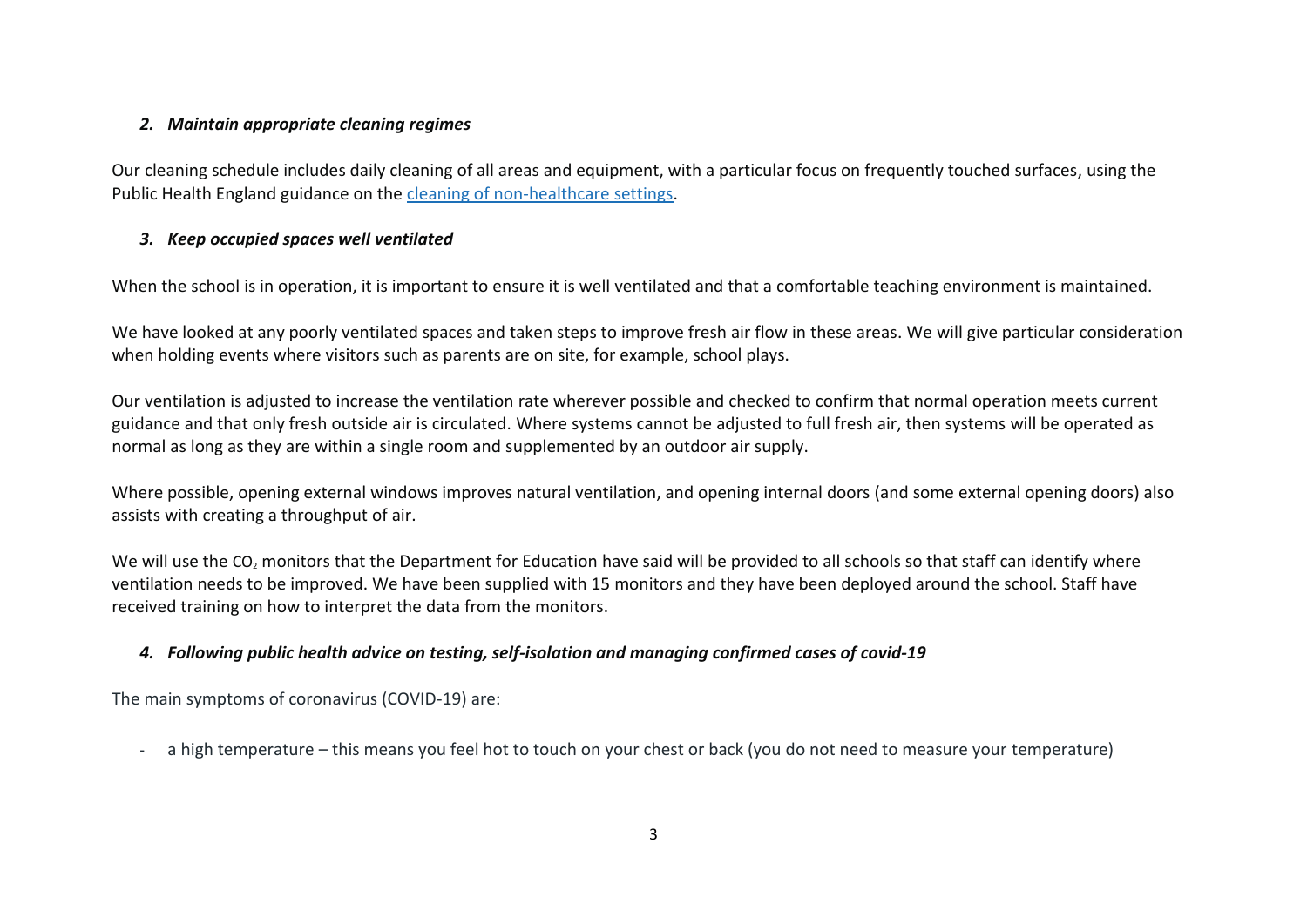- a new, continuous cough this means coughing a lot for more than an hour, or 3 or more coughing episodes in 24 hours (if you usually have a cough, it may be worse than usual)
- a loss or change to your sense of smell or taste this means you've noticed you cannot smell or taste anything, or things smell or taste different to normal

Close contacts of those testing positive are identified via NHS Test and Trace. NHS Test and Trace will work with the positive case and/or their parent to identify close contacts. Contacts from a school will only be traced by NHS Test and Trace where the positive case and/or their parent specifically identifies the individual as being a close contact. This is likely to be a small number of individuals who would be most at risk of contracting COVID-19 due to the nature of the close contact. Schools may be contacted in exceptional cases to help with identifying close contacts, as currently happens in managing other infectious diseases. Where local public health asks us for support and suggest communications to parents or staff, we will fully cooperate with such requests.

Individuals are not required to self-isolate if they live in the same household as someone with COVID-19, or are a close contact of someone with COVID-19, and any of the following apply:

- they are fully vaccinated
- they are below the age of 18 years and 6 months
- they have taken part in or are currently part of an approved COVID-19 vaccine trial
- they are not able to get vaccinated for medical reasons

Instead, they will be contacted by NHS Test and Trace, informed they have been in close contact with a positive case and advised to take a PCR [test.](https://www.gov.uk/get-coronavirus-test) We encourage all individuals to take a PCR test if advised to do so, and to be more cautious about mixing whilst waiting the result.

- Staff who do not need to isolate, and children and young people aged under 18 years 6 months who usually attend school, and have been identified as a close contact, should continue to attend school as normal.
- 18-year-olds will be treated in the same way as children until 6 months after their 18th birthday, to allow them the opportunity to get fully vaccinated. At which point, they will be subject to the same rules as adults and so if they choose not to get vaccinated, they will need to self-isolate if identified as a close contact.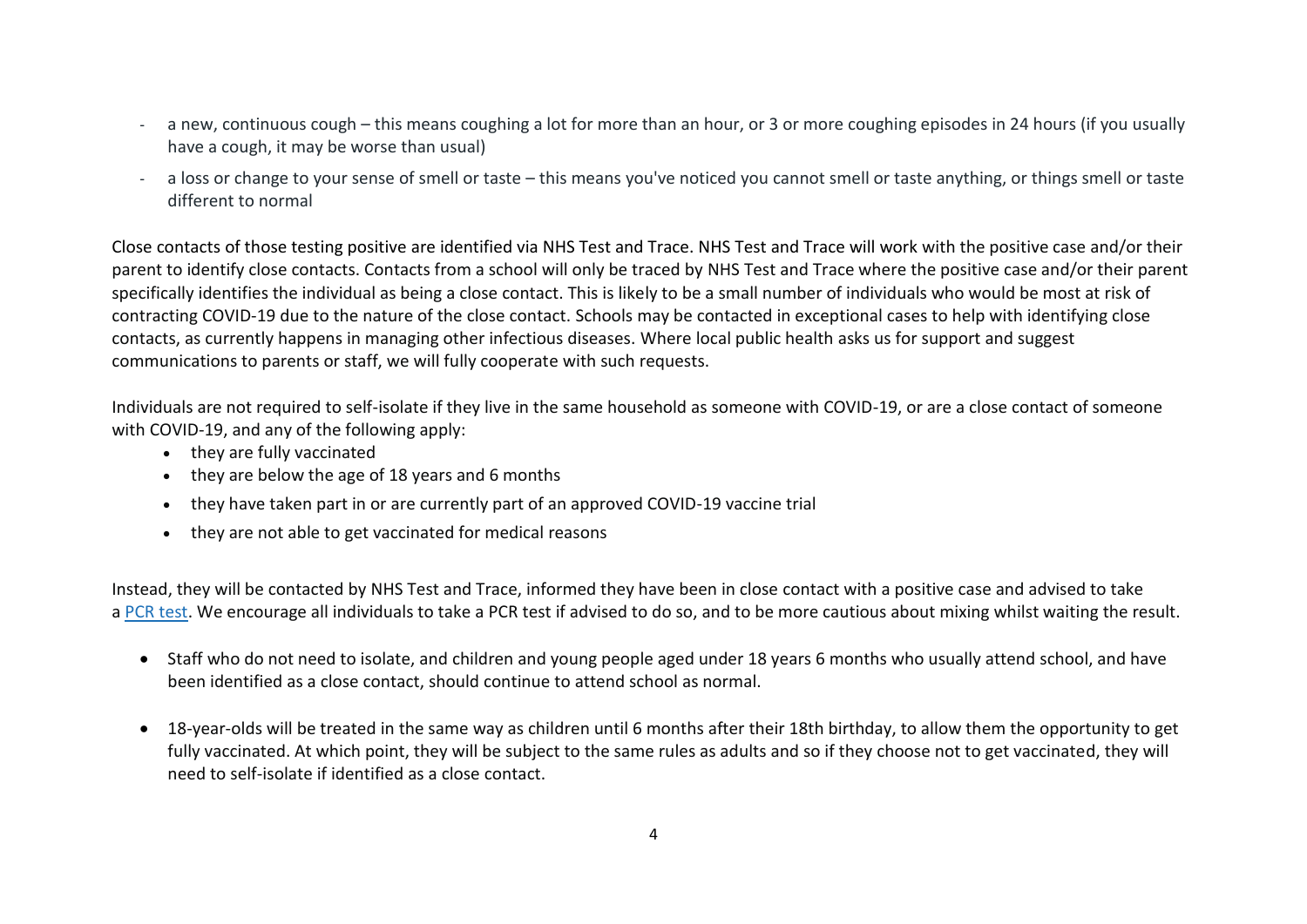- Where a member of the trust central team is a contact of a positive case, they will take greater care than usual when visiting schools if they are not required to self-isolate, such as holding meetings with social distancing and avoiding classrooms and the staff room.
- When an individual develops covid-19 symptoms or has a positive test, pupils, staff and other adults should follow public health advice to self-isolate - self-isolation is when you do not leave your home because you have or might have coronavirus; no one should come into school if they have symptoms, have had a positive test result or there are other reasons requiring them to stay at home due to the risk of them passing on COVID-19 (for example, they are required to quarantine)
- **If anyone in the school develops covid-19 symptoms, however mild, they will be sent them home and they should follow public health advice. Not all coughs will be covid-19.**
- Everyone with symptoms should avoid using public transport and, wherever possible, be collected by a member of their family or household to return home.
- If a pupil is awaiting collection, they should be left in a room on their own if possible and safe to do so. A window should be opened for fresh air ventilation if possible. Appropriate PPE should also be used if close contact is necessary. Any rooms they use should be cleaned after they have left.
- In most cases, parents and carers will agree that a pupil with symptoms should not attend the school, given the potential risk to others. If a parent or carer insists on a pupil attending, we can take the decision to refuse the pupil if, in our reasonable judgement, it is necessary to protect other pupils and staff from possible infection with COVID-19. Any such would need to be carefully considered in light of all the circumstances and current public health advice.
- All staff are asked to use home testing kits test thrice weekly at home
- Staff and pupils with a positive LFD test result should self-isolate. They will also need to get a free PCR test to check if they have [COVID-](https://www.gov.uk/get-coronavirus-test)[19](https://www.gov.uk/get-coronavirus-test) via [Get a free PCR test to check if you have coronavirus \(COVID-19\) -](https://www.gov.uk/get-coronavirus-test) GOV.UK (www.gov.uk); whilst awaiting the PCR result, the individual should continue to self-isolate; if the PCR test is taken within 2 days of the positive lateral flow test, and is negative, it overrides the self-test LFD test and the individual can return to school, as long as the individual doesn't have COVID-19 symptoms.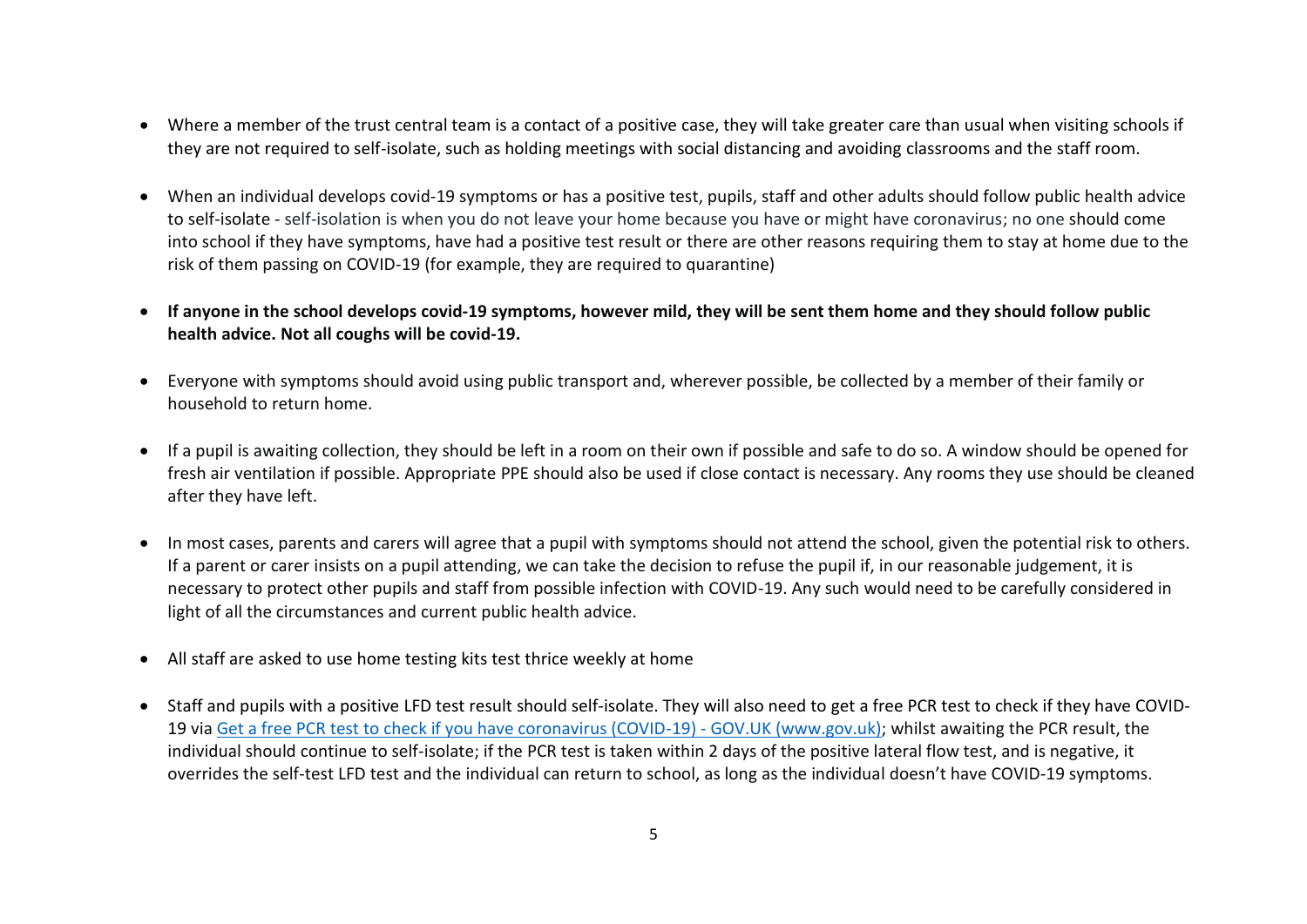• Where children or staff have been in close contact (including being in the same household) with someone who has tested positive, they are not expected to isolate or to stay away from school but are expected to take a PCR test. In addition to this, in our school we are expecting the following additional measures to look to reduce the spread of the virus:

- as well as taking the PCR test, the child or member of staff who has been in close contact with someone who has tested positive is asked also to take a lateral flow test whilst waiting for a PCR test

- if the lateral flow test is positive they will follow guidance and will isolate until the result of the PCR test is known

- as per the guidance children and members of staff are expected to stay away from school if they have any symptoms of covid-19, take a PCR test and not return unless the PCR test result comes back negative

- where a family is concerned that an asymptomatic child is likely to be positive due to being a close contact before a test result is confirmed, schools will be supportive of parents who choose to keep their child/children at home for a day or two whilst awaiting the test result

#### **Other considerations**

- There are no plans for a staggered start to the day
- We encourage all staff and eligible pupils to take up the offer of two vaccinations; we do not keep a record of those who have been vaccinated and do not discriminate against those who have not had two vaccinations. Staff that have not had two vaccinations, and so would have to self-isolate if identified as a close contact of someone who tests positive, are asked to make their headteachers aware of this. We are supporting the vaccination of 12-15 year olds in schools. We appreciate that staff and pupils may require time off to attend vaccination appointments including booster appointments which will be authorised. We acknowledge that on occasion the vaccine can result in side effects which may trigger an absence for which allowances will be made.
- The government has removed the requirement to wear face coverings in law but expects and recommends that they are worn in enclosed and crowded spaces where you may come into contact with people you don't normally meet. This includes public transport and dedicated transport to school or college.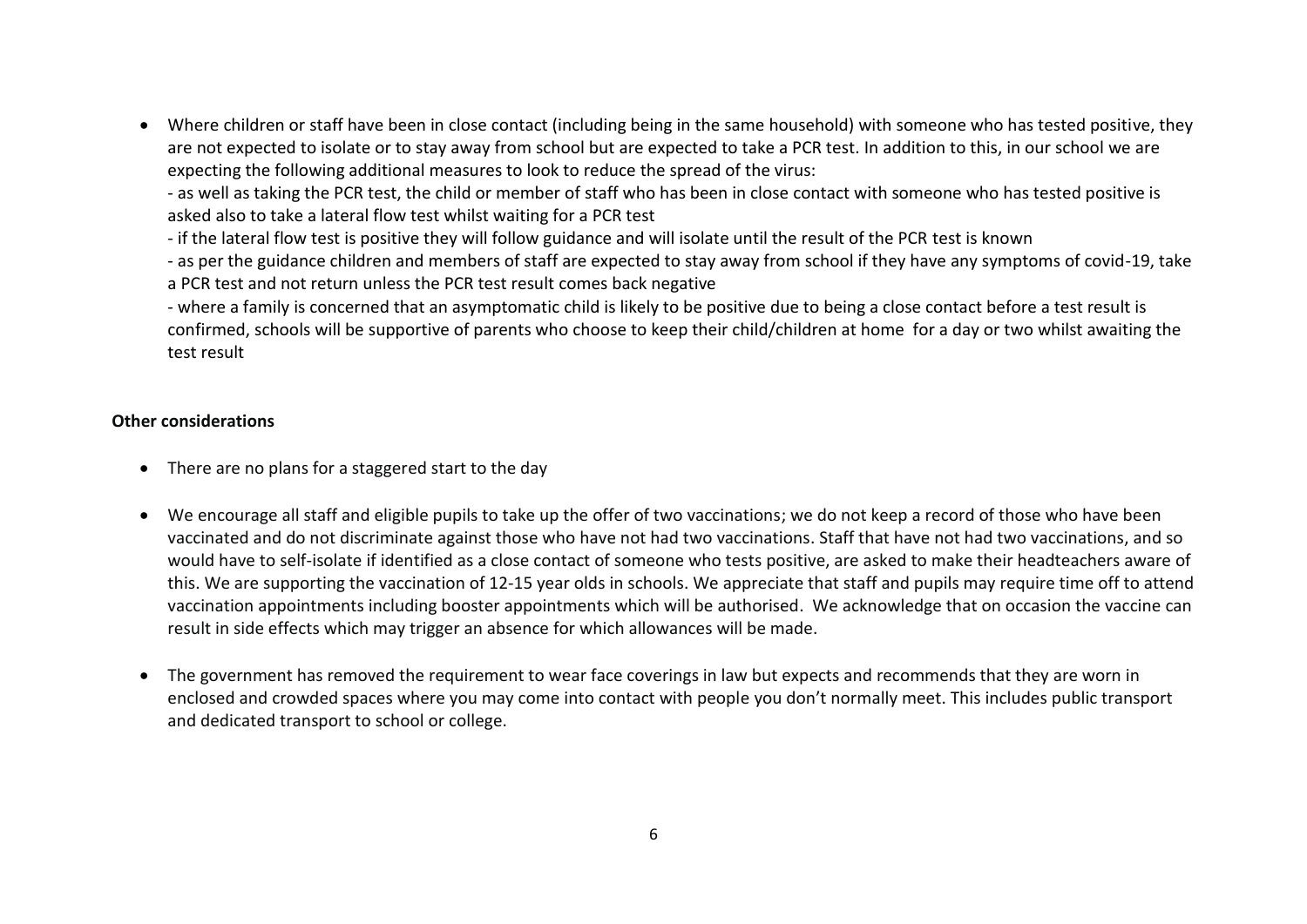- If any staff or pupils wish to continue to wear face coverings, they may continue to do so. Visitors to the school will be asked to wear face coverings in any congested area. Face coverings are no longer advised for pupils, staff and visitors either in classrooms or in communal areas.
- Staff from the central team that visit a school will wear a face covering in any congested area
- We are restricting all non-essential visits to the school.
- Public health advice will be sought if there are significant concerns, including as set out in the outbreak management plan below, or if a pupil, student, child or staff member is admitted to hospital with COVID-19.

(For secondary and special schools)

- We will encourage all 12-17-year-olds to take up the offer of vaccination
- All children and young people previously referred to as clinically extremely vulnerable (CEV) should attend their education setting unless they are one of the very small number of children and young people under paediatric or other specialist care who have been advised by their clinician or other specialist not to attend.
- All secondary aged pupils are asked to use home testing kits test thrice weekly at home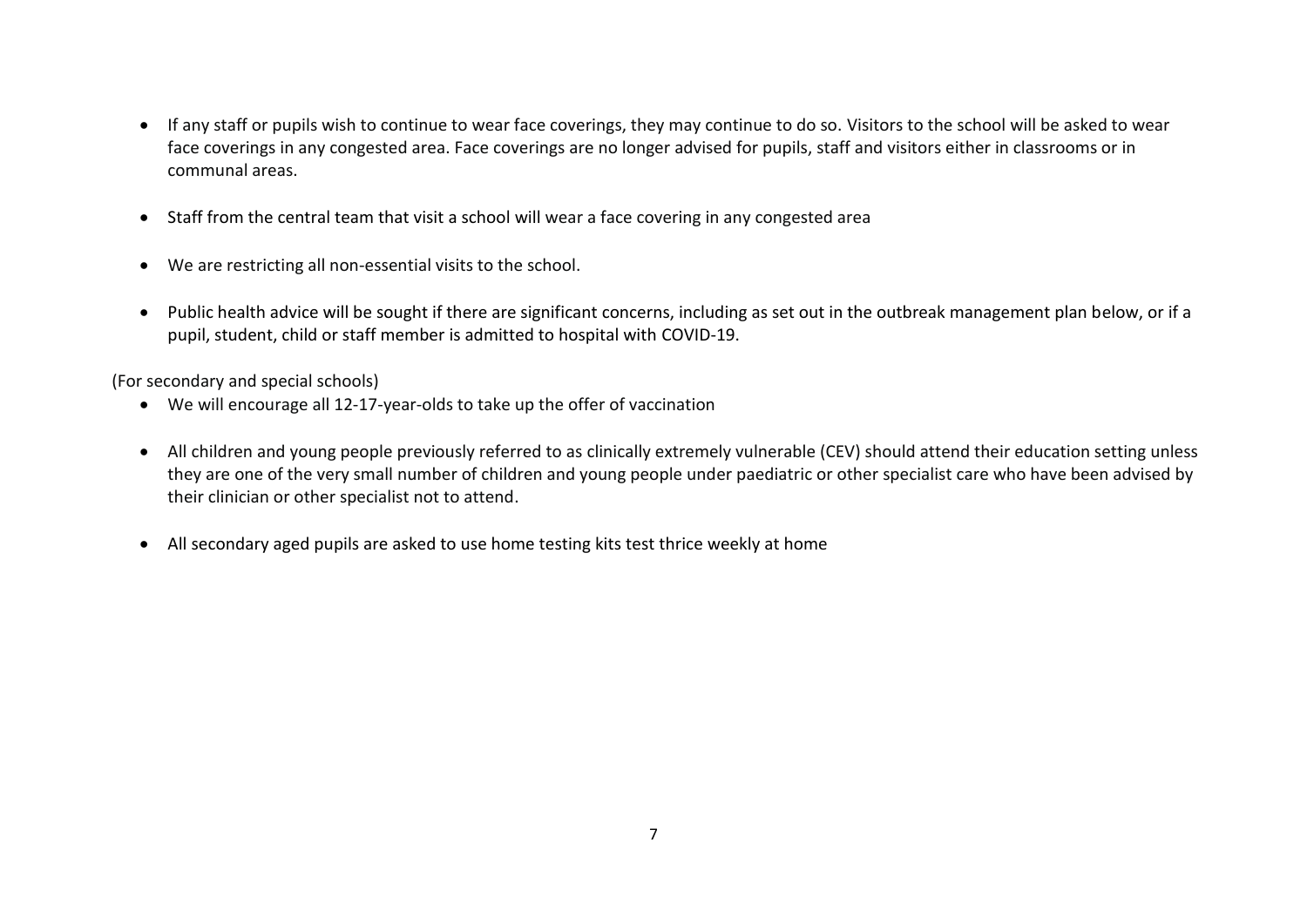• School attendance is mandatory for all pupils of compulsory school age and it is a priority to ensure that as many children as possible regularly attend school. Where a child is required to self-isolate or quarantine because of covid-19 in accordance with relevant legislation or guidance they are recorded as:

- code X (not attending in circumstances related to covid-19)

- code I (illness) - where they are unable to attend because they have a confirmed case of covid-19

- for pupils abroad who are unable to return, code X is unlikely to apply - in some specific cases, code Y (unable to attend due to exceptional circumstances) will apply

- Travel and quarantine Parents travelling abroad should bear in mind the impact on their child's education which may result from any requirement to quarantine or isolate upon return, and avoid any travel that may be likely to involved reduced school attendance
- Remote education the school is maintaining its capacity to deliver high-quality remote education for the next academic year, including to support those who need to self-isolate because they have tested positive to work or learn from home if they are well enough to do so and for pupils who are abroad, and facing challenges to return due to covid-19 travel restrictions, for the period they are abroad; remote education provided will be equivalent in length to the core teaching pupils receive in school; where necessary, we expect to work collaboratively with families and put in place reasonable adjustments so that pupils with special educational needs and disabilities (SEND) can successfully access remote education.
- The HR team will assist with individual risk assessments for clinically extremely vulnerable (CEV) staff, pregnant staff and staff who have not / will not receive the vaccine due to various personal / medical reasons and identify themselves as requiring alternative safety measures to receiving the vaccine i.e. continued use of face coverings / PPE.
- School meals where a child is entitled to a Free School Meal, but is required to isolate or is not in school due to Covid19 a voucher will be provided to the family to cover the cost of the meal. School Administrators will apply for the vouchers via [fsm@unitysp.co.uk](mailto:fsm@unitysp.co.uk)
- We resumed educational visits from September a separate risk assessment will be carried out for each educational visit and extracurricular provision, breakfast clubs and after school provision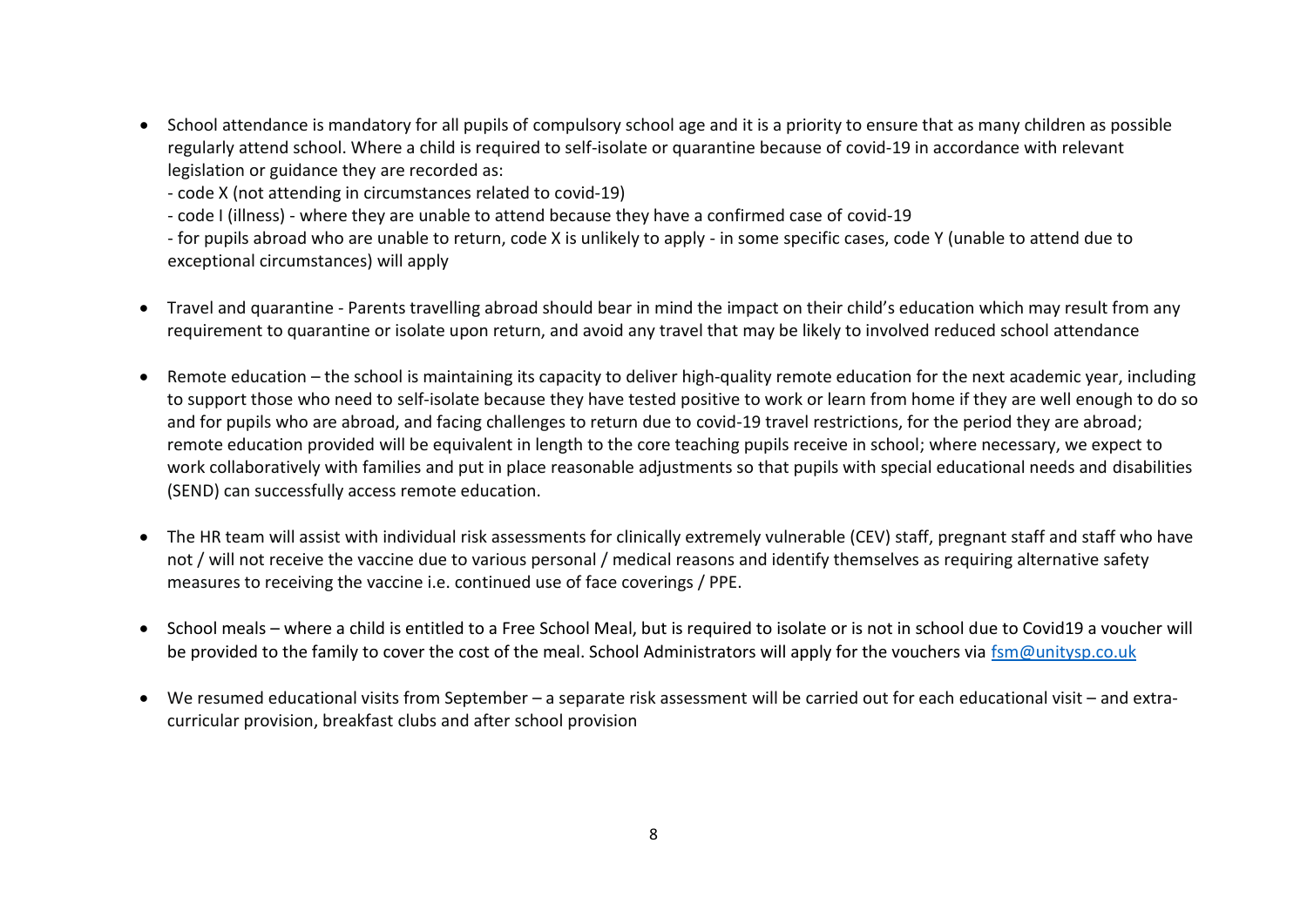### **Outbreak management plan**

This outlines how our school will operate if any of the measures described below are recommended by Government or Public Health England for our area, or if any of these thresholds are reached:

- 5 children, pupils or staff, who are likely to have mixed closely, test positive for COVID-19 within a 10-day period
- 10% of children, pupils or staff who are likely to have mixed closely test positive for COVID-19 within a 10-day period
- For special schools, 2 children, pupils and staff, who are likely to have mixed closely, test positive for COVID-19 within a 10-day period

We consider close mixing to include:

- all in a nursery class
- a friendship group who often play together
- staff and children taking part in the same activity session together
- a class, form group or subject class
- a friendship group mixing at breaktimes
- sports team
- a group in an after-school activity
- a tutor offering one-to-one tuition to a child, or to multiple children at the same time

At the point of reaching a threshold, we will review and reinforce the testing, hygiene and ventilation measures already in place and consider:

- whether any activities could take place outdoors, including exercise, assemblies, or classes
- any ways to improve ventilation indoors, where this would not significantly impact thermal comfort
- one-off enhanced cleaning focussing on touch points and any shared equipment